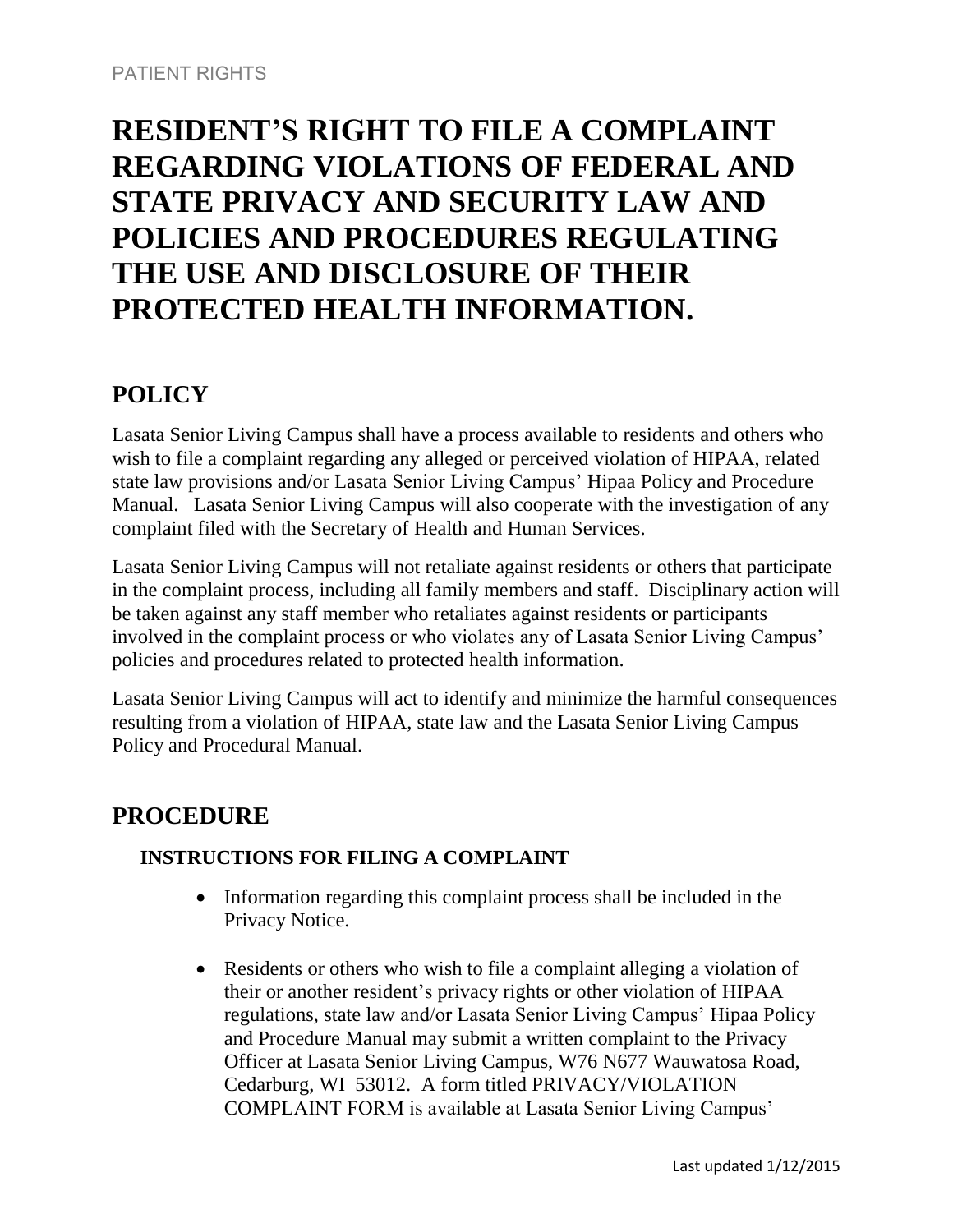Reception Desk for convenience. In the alternative, a complainant may schedule an appointment to meet with the Privacy Officer in person to submit a privacy complaint in which event the Privacy Officer will prepare a written complaint on the PRIVACY/VIOLATION COMPLAINT FORM based on oral statements made by the complainant. The Privacy Officer and the complainant will both sign the PRIVACY/VIOLATION COMPLAINT FORM after both are satisfied that the complaint is accurately and completely stated on the form. A copy of the completed PRIVACY/VIOLATION COMPLAINT FORM will be provided to the complainant.

- Complainants seeking to file a complaint shall also be informed that they may, in lieu of or addition to filing a complaint with the Privacy Officer, file a complaint with the Secretary of Health and Human Services, U.S. Department of Health & Human Services, 200 Independence Avenue, S.W., Washington, D.C. 20201.
- The PRIVACY/VIOLATION COMPLAINT FORM shall contain the notice that complainants may file a complaint with the Secretary of Health and Human Services, U.S. Department of Health & Human Services, 200 Independence Avenue, S.W., Washington, D.C. 20201.
- Lasata Senior Living Campus staff will date stamp all written complaints upon filing.
- The Privacy Officer or person designated by the Privacy Officer will conduct any investigation necessary to understand and respond to the complaint, including discussion of the complaint with the complainant or others identified in the complaint.
- Interpreters shall be provided for the complainant as needed during the complaint process.
- Complainants may have a representative of their choice represent their interests during the complaint process.
- The Privacy Officer shall provide a written response within 30 days of receipt of the complaint. If the Privacy Officer is unable to complete their investigation and prepare a written response within 30 days, the Privacy Officer will provide the complainant with a status update, in writing, regarding their complaint and an estimate of when a written response will be provided.